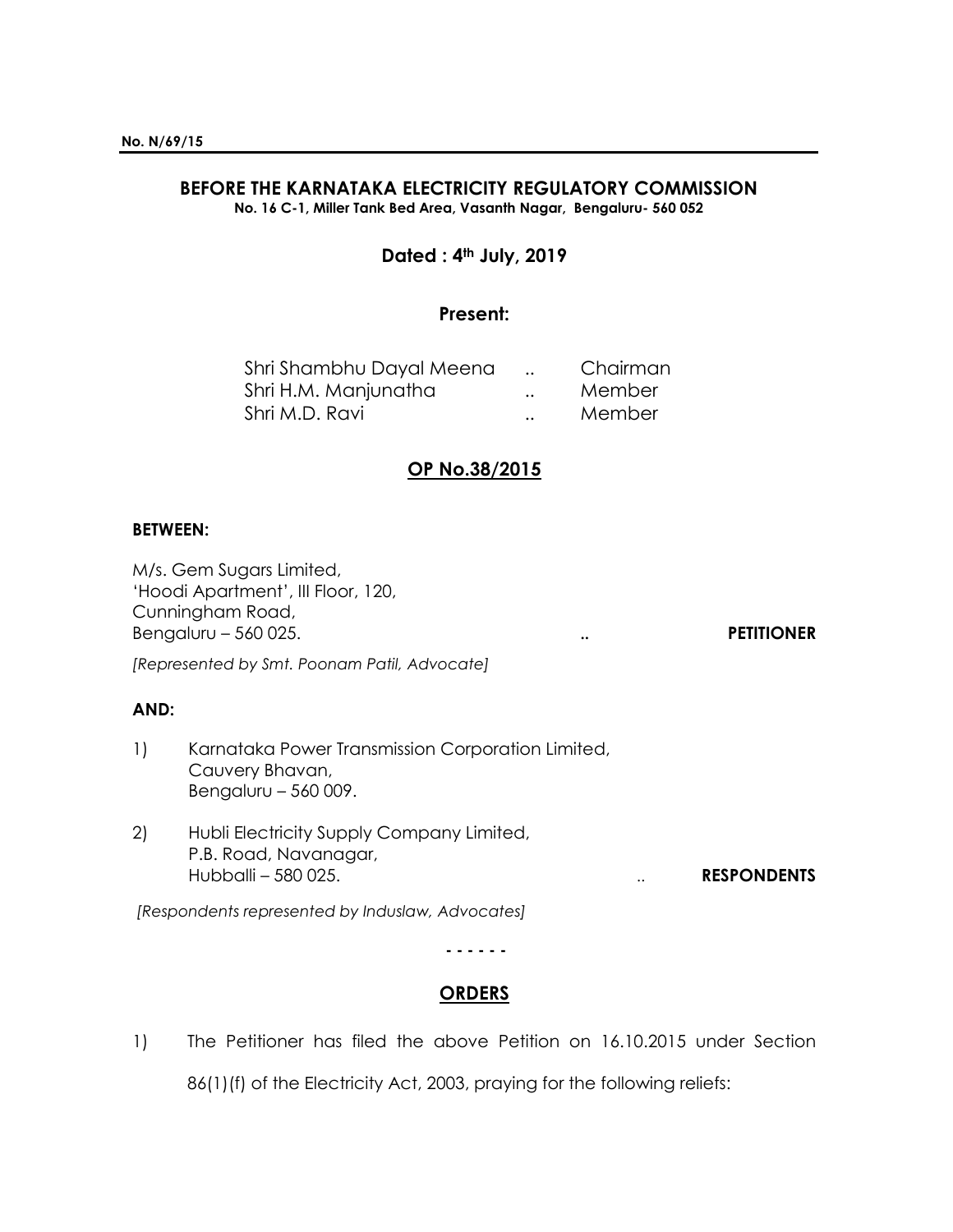(a) To direct the 2nd Respondent-Hubli Electricity Supply Company Limited (HESCOM) to make payment of Rs.95,87,483/- being the balance amount towards interest on delayed payment of non-grant of escalation price, as illustrated in ANNEXURE-K; and,

**\_\_\_\_\_\_\_\_\_\_\_\_\_\_\_\_\_\_\_\_\_\_\_\_\_\_\_\_\_\_\_\_\_\_\_\_\_\_\_\_\_\_\_\_\_\_\_\_\_\_\_\_\_\_\_\_\_\_\_\_\_\_\_\_\_\_\_\_\_\_\_\_\_\_\_\_\_\_\_\_\_\_\_\_\_\_\_\_\_\_\_\_\_\_\_\_\_\_**

- (b) To grant such other Orders, as this Commission may deem fit, in the facts and circumstances of the case.
- 2) The material facts, leading to filing of the present Petition, may be stated as follows:
- (a) The Petitioner has installed a Co-generation Power Plant of 22.5 MW capacity at Kundargi village, Bilgi Taluk, Bagalkot District and has entered into a Power Purchase Agreement (PPA) dated 30.03.2001 with the  $1<sup>st</sup>$  Respondent – Karnataka Power Transmission Corporation Limited (KPTCL) for a period of twenty years. The monthly energy charges payable is stated in Article 5.1 of the PPA, which reads thus :

#### *"Monthly Energy Charges :*

*Corporation shall for the Delivered Energy pay, for the first ten years from the date of signing of Agreement, to the Company every month during the period commencing from the Commercial Operation Date on the basis of the Base Price applicable for the year 1994-95 at the rate of Rs.2.25 (Rupees Two and Twenty Five Paise) per kilowatt hour (the tariff) for energy delivered to the Corporation at the Metering Point with an escalation at a rate of 5% per annum over the tariff applicable for the previous year as per guidelines issued by the Ministry of Non-Conventional Energy Sources of the GoI."*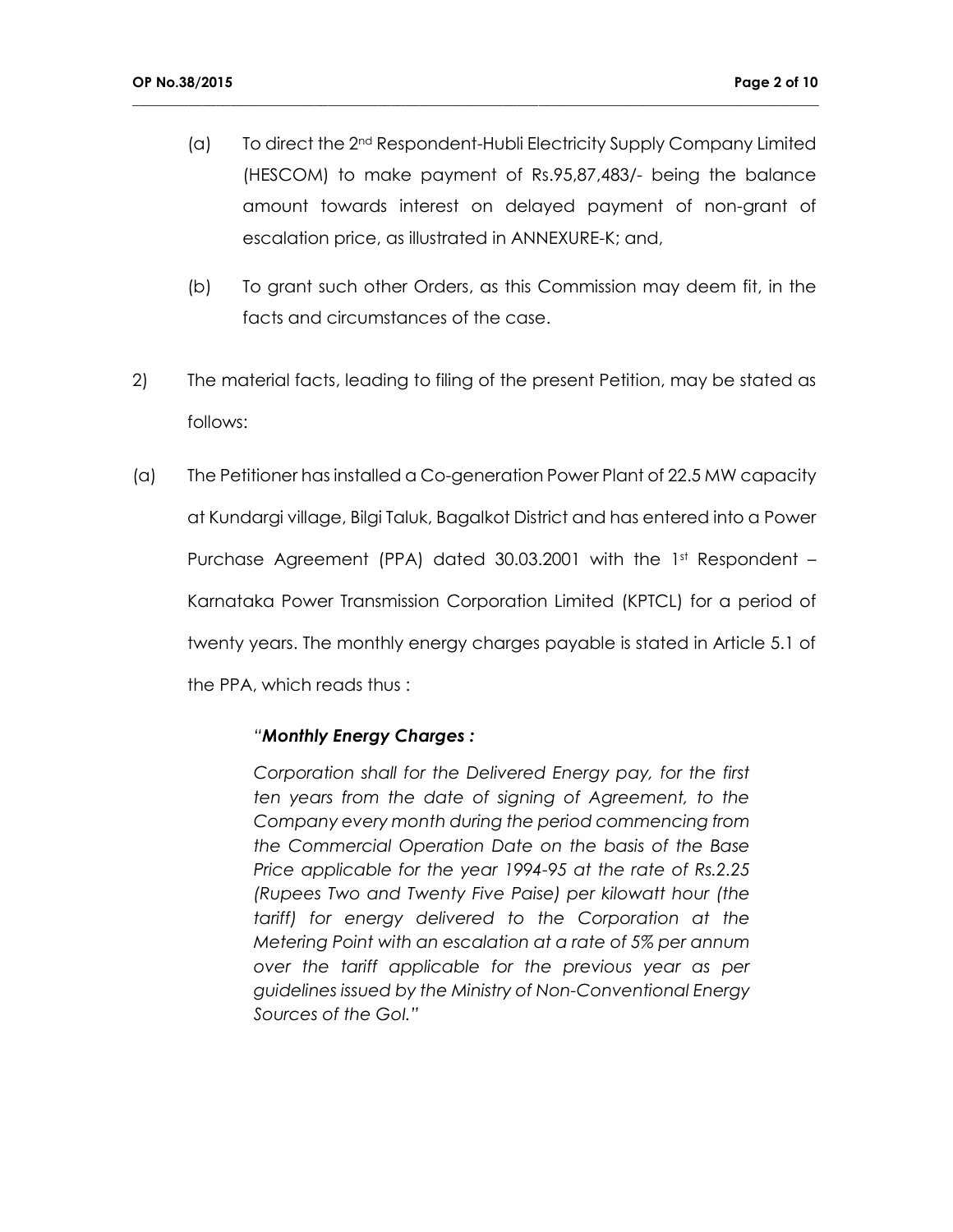(b) Pursuant to the terms of the PPA, the Petitioner was supplying energy to the 1st Respondent (KPTCL) up to 09.06.2005, and thereafter to the 2nd Respondent (HESCOM), as the PPA was assigned by 1st Respondent (KPTCL) to the 2nd Respondent (HESCOM), with effect from 10.06.2005.

**\_\_\_\_\_\_\_\_\_\_\_\_\_\_\_\_\_\_\_\_\_\_\_\_\_\_\_\_\_\_\_\_\_\_\_\_\_\_\_\_\_\_\_\_\_\_\_\_\_\_\_\_\_\_\_\_\_\_\_\_\_\_\_\_\_\_\_\_\_\_\_\_\_\_\_\_\_\_\_\_\_\_\_\_\_\_\_\_\_\_\_\_\_\_\_\_\_\_**

- (c) The Petitioner had filed OP No.18 of 2008 before this Commission, seeking for a direction against the  $1<sup>st</sup>$  Respondent (KPTCL) herein to pay a sum of Rs.1,90,06,094/- towards arrears as per the terms of the PPA, along with interest at 18% per annum, till the date of realization, and for a direction against the 2nd Respondent (HESCOM) herein to pay a sum of Rs.15,68,01,662 towards arrears as per the terms of the PPA, along with interest at 18% per annum, till the date of realization.
- (d) The above said OP No.18 of 2008 was disposed of on 16.04.2009 in terms of the settlement arrived at between the parties. The said Order reads thus:

*"1. In this Petition, the Petitioner had sought for the following reliefs:*

- *(1) direct the 1st Respondent Corporation to release a sum of Rs.1,90,06,094/- towards arrears as per the terms of the Power Purchase Agreement along with the interest @ 18% till the date of realization;*
- *(2) direct the 2nd Respondent Company to release a sum of Rs.15,68,01,662/- towards arrears as per the terms of the Power Purchase Agreement along with the interest @ 18% till the date of realization;*
- *(3) and pass such other order and issue such other directions as this Hon'ble Commission deem fit under the facts and circumstances of the case, in the interest of justice.*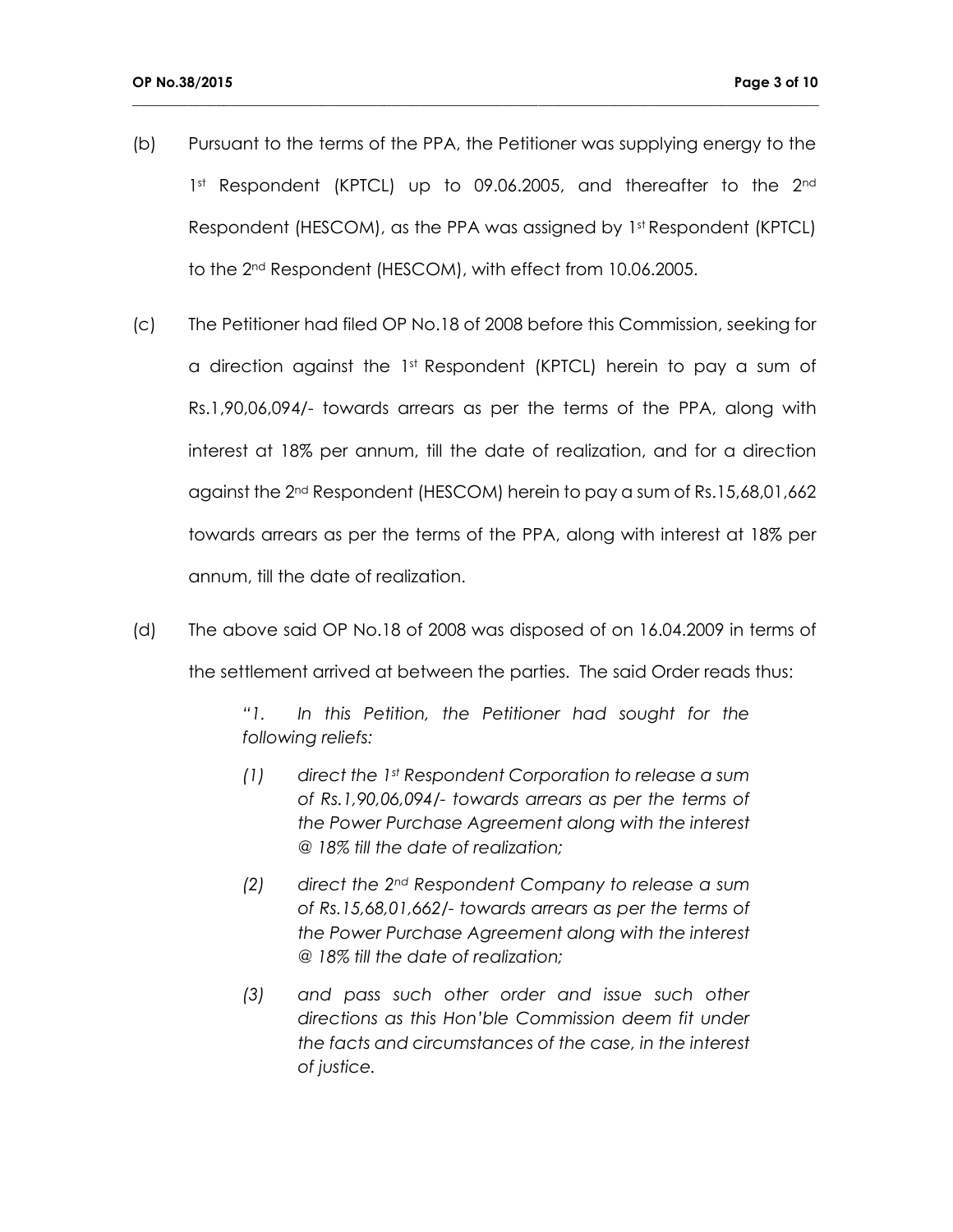*2. On 2.4.2009 the counsel appearing for both the parties submitted that they have come to a settlement in the following terms and the petition may be disposed of in these terms:*

**\_\_\_\_\_\_\_\_\_\_\_\_\_\_\_\_\_\_\_\_\_\_\_\_\_\_\_\_\_\_\_\_\_\_\_\_\_\_\_\_\_\_\_\_\_\_\_\_\_\_\_\_\_\_\_\_\_\_\_\_\_\_\_\_\_\_\_\_\_\_\_\_\_\_\_\_\_\_\_\_\_\_\_\_\_\_\_\_\_\_\_\_\_\_\_\_\_\_**

*(i) The Respondents will abide by the PPA in force and will pay for the electricity supplied at the rate fixed in Clause 5.1 of the PPA which reads as under :*

## *'Monthly Energy Charges :*

*Corporation shall for the Delivered Energy pay, for the first ten years from the date of signing of Agreement, to the Company every month during the period commencing from the Commercial Operation Date on the basis of the Base Price applicable for the year 1994-95 at the rate of Rs.2.25 (Rupees Two and Twenty Five Paise) per kilowatt hour (the tariff) for energy delivered to the Corporation at the Metering Point with an escalation at a rate of 5% per annum over the tariff applicable for the previous year as per guidelines issued by the Ministry of Non-Conventional Energy Sources of the GoI.'*

*(ii) For the amounts not paid on account non-grant of escalation as provided in Clause 5.1, the respondents will pay an interest of 6.5% per annum.*

*3. Recording the above submissions this petition is disposed of.*

*4. Parties have to bear their costs respectively."*

(e) The Petitioner claims that, subsequent to the Order passed in OP No.18/2008,

the 2nd Respondent (HESCOM) has made payments, as show in ANNEXURE-K

to the Petition, towards the principal amount and a part of interest in respect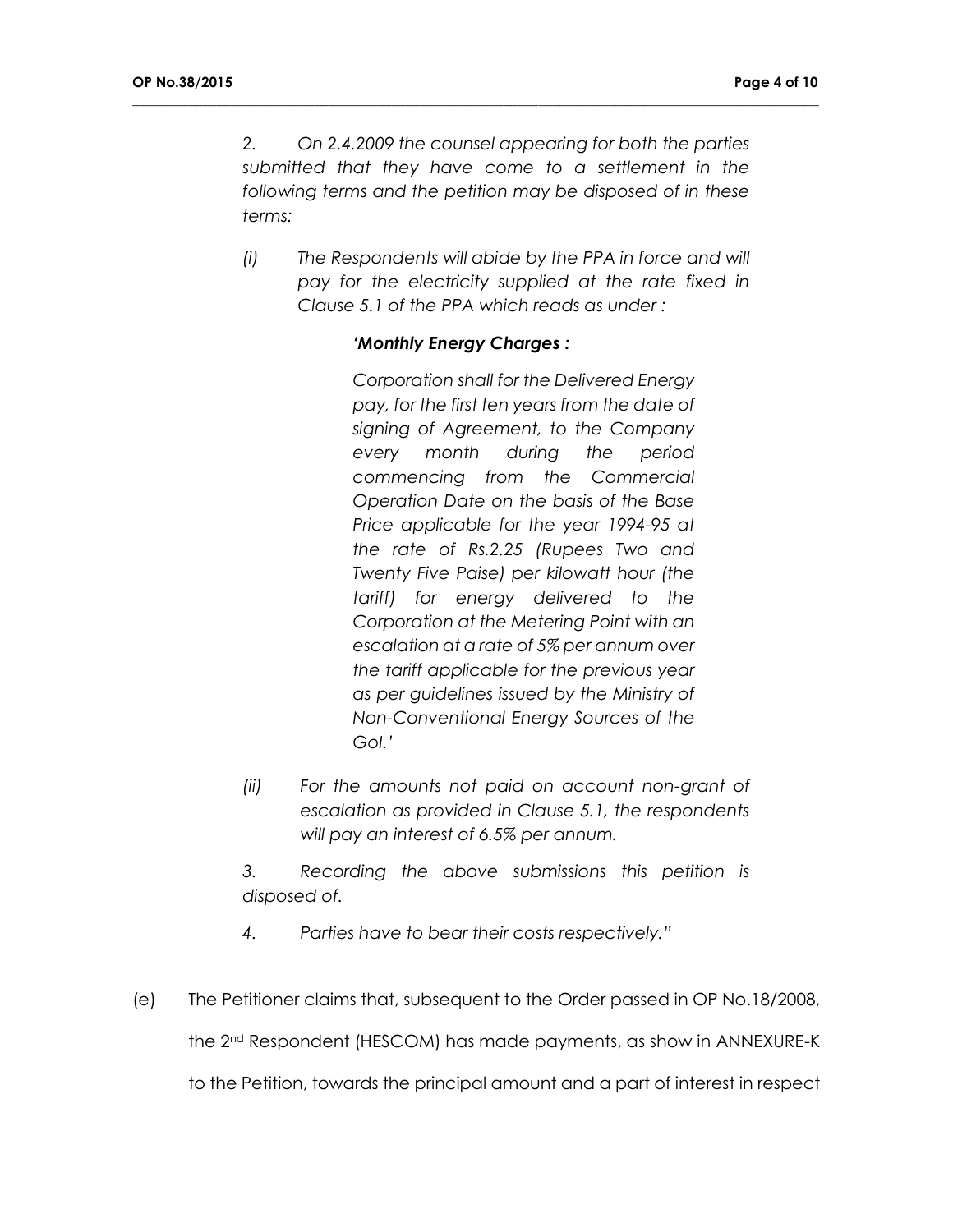of non-grant of escalation of tariff, as provided in Article 5.1 of the PPA, and also claims that the balance outstanding interest still due from the 2<sup>nd</sup> Respondent (HESCOM) is Rs.95,87,483/-. The particulars of the claim as against the 2nd Respondent (HESCOM), made in ANNEXURE-K to the Petition, reads thus:

**\_\_\_\_\_\_\_\_\_\_\_\_\_\_\_\_\_\_\_\_\_\_\_\_\_\_\_\_\_\_\_\_\_\_\_\_\_\_\_\_\_\_\_\_\_\_\_\_\_\_\_\_\_\_\_\_\_\_\_\_\_\_\_\_\_\_\_\_\_\_\_\_\_\_\_\_\_\_\_\_\_\_\_\_\_\_\_\_\_\_\_\_\_\_\_\_\_\_**

|        | <b>Particulars</b>                                                         | Amount (Rs.)   |                          |                |
|--------|----------------------------------------------------------------------------|----------------|--------------------------|----------------|
| SI.No. |                                                                            | Principal      | <b>Interest</b>          | Total          |
|        | <b>HESCOM</b>                                                              |                |                          |                |
| 1.     | Differential Price Outstanding                                             | 117,702,408.00 |                          | 117,702,408.00 |
|        | (May 05 to Nov 08)                                                         |                |                          |                |
| 2.     | Interest Rs. $@6.5\%$                                                      |                | 24,707,581.00            | 24,707,581,00  |
|        |                                                                            |                |                          |                |
| 3.     | Outstanding                                                                | 117,702,408.00 | 24,707,581.00            | 142,409,989.00 |
|        |                                                                            |                |                          |                |
| 4.     | Received<br>Amount<br>Less:<br>(Ch.No.911722 dt 23.09.10)                  | 59,000,000.00  | $\overline{\phantom{a}}$ | 59,000,000.00  |
|        | Received<br>Amount<br>Less:<br>(Ch.No.911793 dt 09.12.10)                  | 58,702,408.00  |                          | 58,702,408.00  |
|        | Less: Amount Received up to<br>31.07.2009 (through RTGS on<br>$7.3.2012$ . |                | 15,120,098.00            | 15,120,098.00  |
|        |                                                                            |                |                          |                |
|        |                                                                            | 117,702,408.00 | 15,120,098.00            | 132,822,506.00 |
|        |                                                                            |                |                          |                |
| 5.     | Differential Price Interest out-<br>standing as on date-HESCOM             |                | 9,587,483.00             | 9,587,483.00   |

# **Details of HESCOM Differential Payment Outstanding**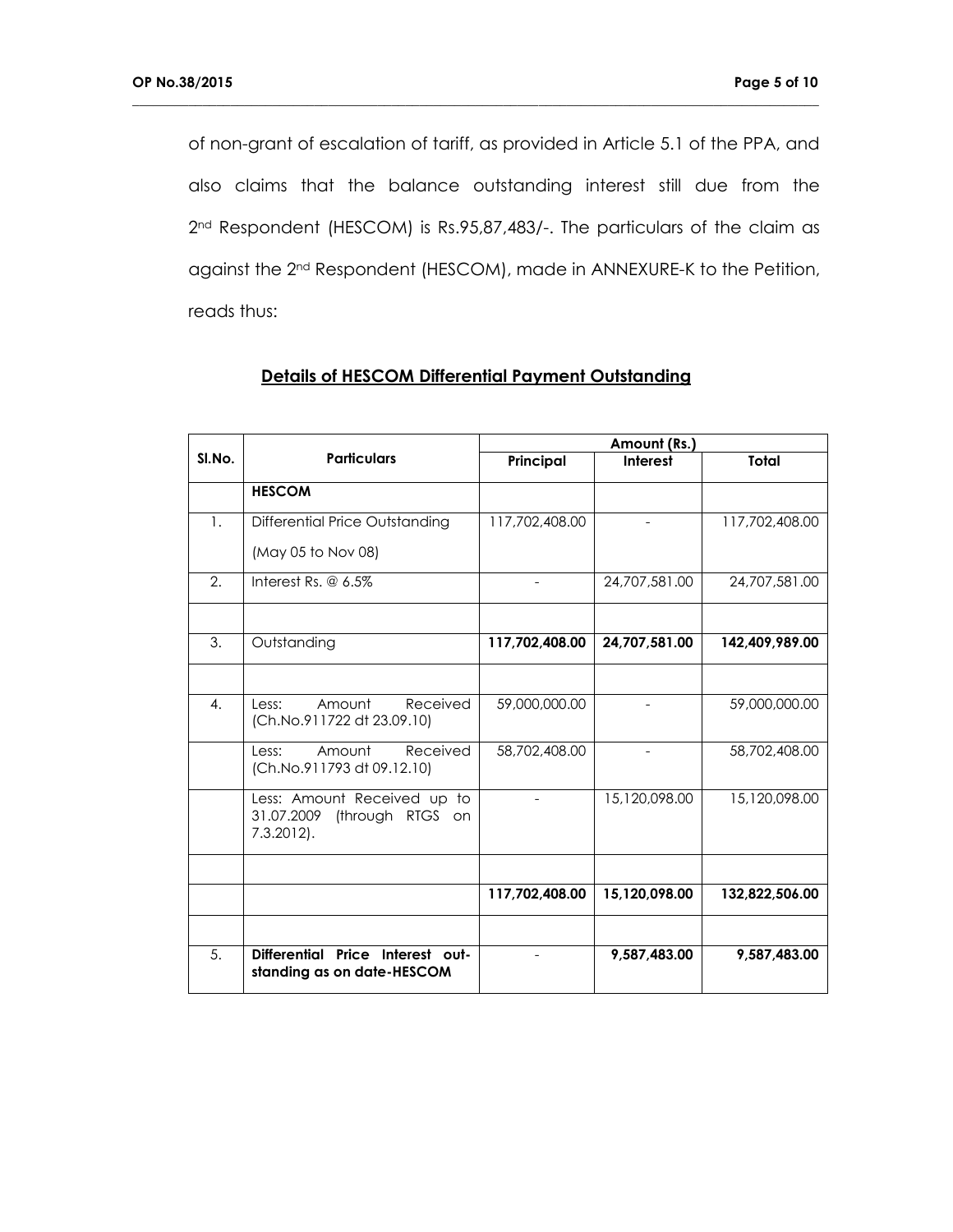| SI.No. | <b>Particulars</b>                                  | Principal<br>Amount | No.of days<br><b>Delay</b> | Interest $@$ 6.5% |
|--------|-----------------------------------------------------|---------------------|----------------------------|-------------------|
|        | <b>Break up details</b>                             |                     |                            |                   |
| 1.     | Interest for the period 01.08.2009<br>to 23.09.2010 | 59,000,000.00       | 419                        | 4,402,371,00      |
| 2.     | Interest for the period 01.08.2009<br>to 09.12.2010 | 58,702,408,00       | 496                        | 5,185,112.00      |
|        |                                                     |                     |                            | 9,587,483.00      |

- (f) Therefore, in substance, the claim of the Petitioner in the present Petition is towards the balance interest payable by the 2nd Respondent (HESCOM), towards interest on delayed payment of non-grant off escalation price, as ordered in OP No.18/2008.
- 3) The 2<sup>nd</sup> Respondent (HESCOM) has appeared through its counsel and filed its Statement of Objections, the gist of which may be stated as follows:
- (a) That, the Petitioner had filed a Petition before this Commission in OP No.18/2008, seeking payments in respect of non-grant of escalation price, interest on delayed payments of regular bills and interest in respect of delay in payment of the escalation price. That, pursuant to the Order dated 16.04.2009 passed in OP No.18/2008, the Petitioner raised an Invoice dated 21.08.2009 (produced by the Petitioner as ANNEXURE-M to the present Petition) and claimed interest on delayed payment of escalation price, up to 31.07.2009. In the said Invoice dated 21.08.2009, the Petitioner also included a claim of Rs.65,60,711/-, allegedly in respect of interest for delayed payments up to 30.01.2009. That, the 2nd Respondent (HESCOM) made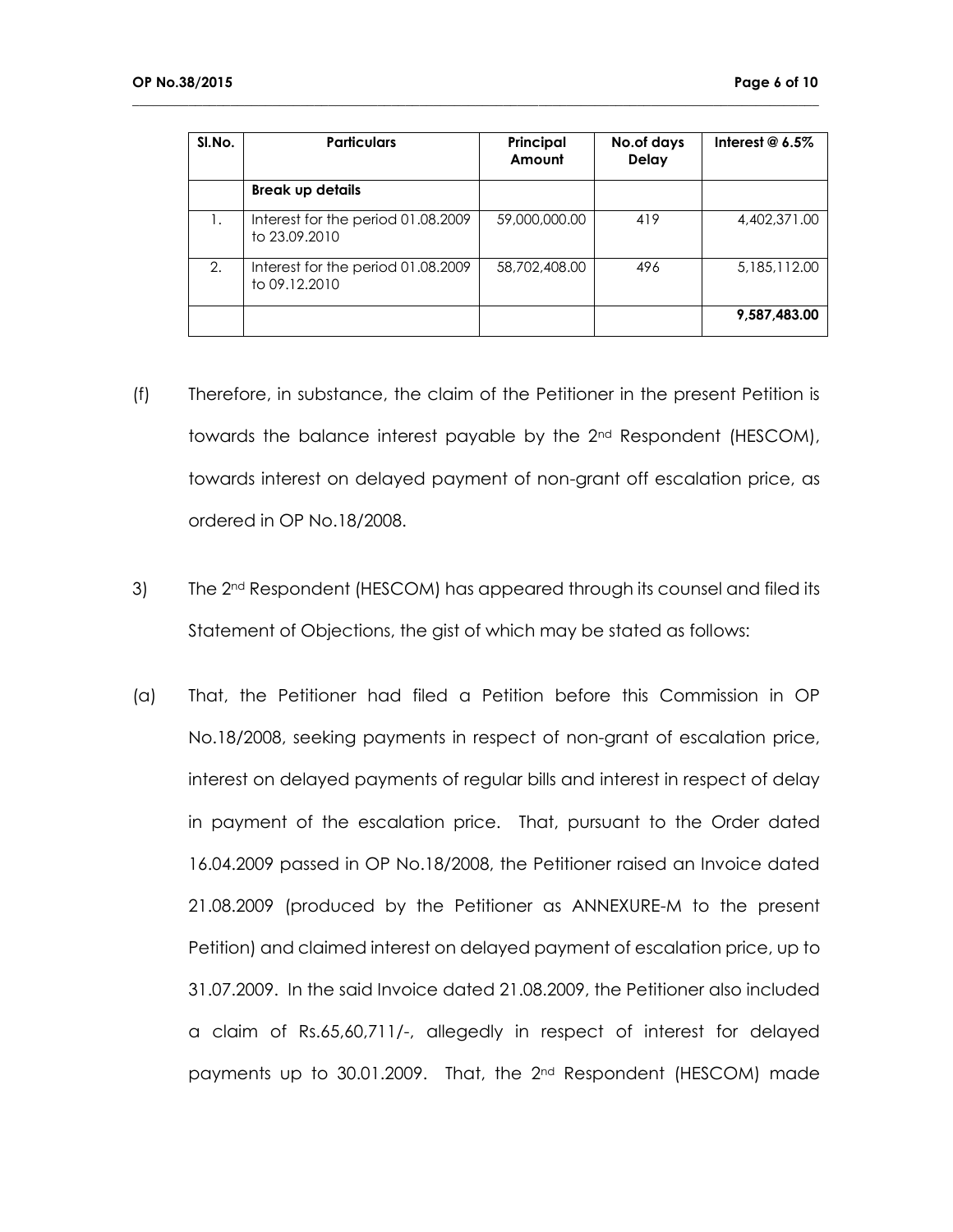payment of the principal amount of Rs.11,77,02,408/- in two instalments of Rs.5,90,00,000/- and Rs.5,87,02,408/-, towards payment of the escalation amount and a sum of Rs.1,51,20,098/- towards interest on delayed payment of the escalation amount.

- (b) That, the Petitioner could have raised the present claim in OP No.25/2013 itself and not having raised this issue therein, at that point of time, the Petitioner is estopped from raising such an issue, afresh, in a fresh round of litigation now. That, the Petitioner has frivolously filed multiple Petitions before this Commission and that the Petitioner cannot be permitted to approach this Commission as per his whims and fancies.
- 4) No relief is claimed against the 1st Respondent (KPTCL) and it is shown as a formal party in the Petition.
- 5) We have heard the learned counsel for the parties. They have also filed the Written Arguments, in support of their respective contentions. The learned counsel for the 2nd Respondent (HESCOM) raised a preliminary issue, apart from raising other issues, and contended that, the present Petition is not maintainable against the 2nd Respondent (HESCOM), as the claim in the present Petition was already included in the claims made in OP No.18/2008. Therefore, he submitted that, in respect of the said claim, the Petitioner cannot seek any relief in another round of litigation now. The learned counsel for the Petitioner submitted that, the present Petition has been filed, as the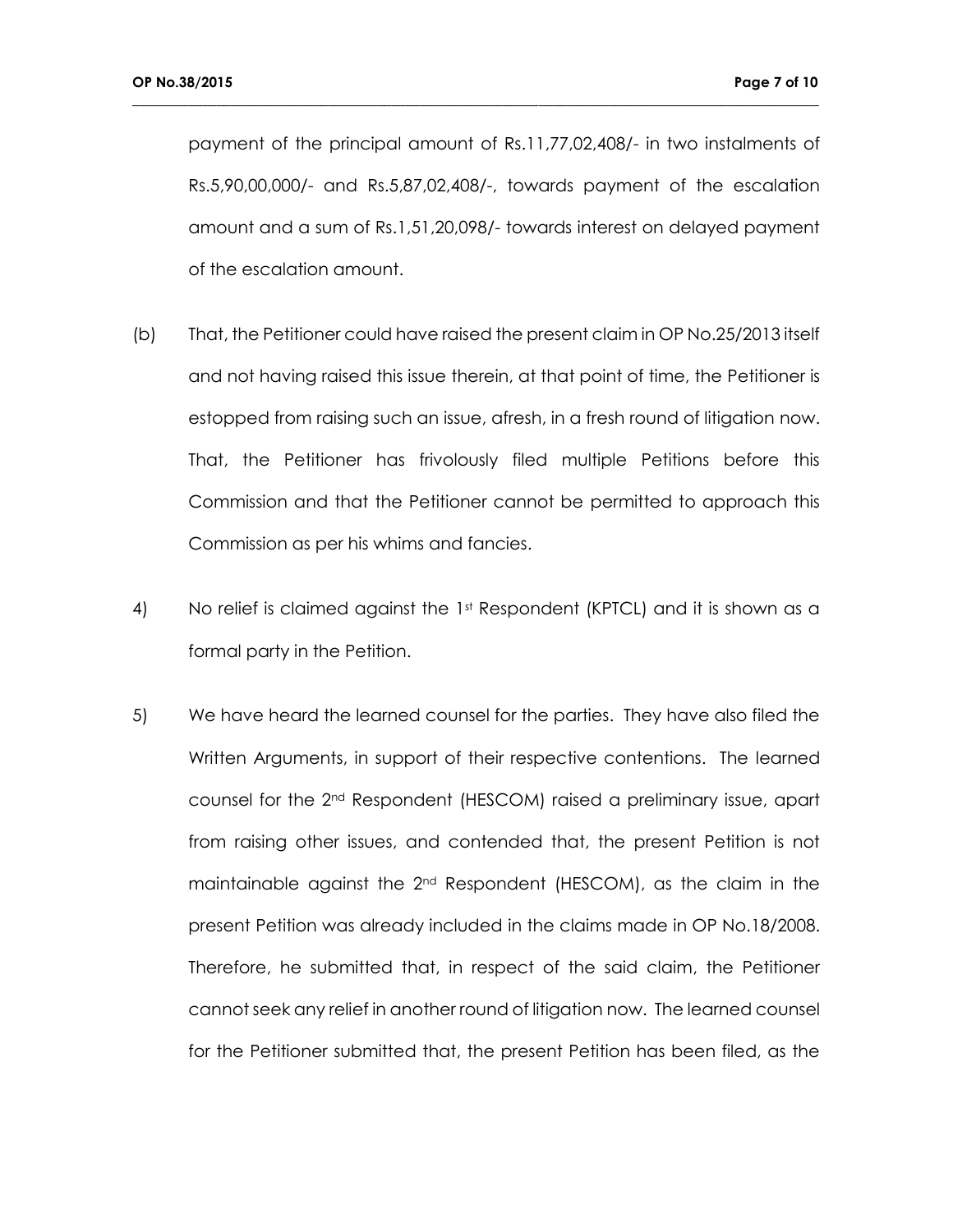claim made by the Petitioner, vide its letter dated 24.07.2015 (ANNEURE-N to the Petition) was denied by the 2nd Respondent (HESCOM), vide its reply dated 24.09.2015 (ANNEURE-P to the Petition).

- 6) The following Issues would arise, for our consideration:
	- (1) Whether the whole of the claim, made in this Petition, is already covered in OP No.18/2008, decided by this Commission on 16.04.2009, and if so, whether the present is not maintainable?
	- (2) Whether the present claim is barred under Order II Rule 2 of the Code of Civil Procedure or barred by the law of limitation?
	- (3) What Order?
- 7) After considering the rival contentions of the learned counsel for the parties and perusing the material on record, our findings on the above Issues are as follows:
- (8) **ISSUE No.(1) :** *Whether the whole of the claim, made in this Petition, is already covered in OP No.18/2008, decided by this Commission on 16.04.2009, and if so, whether the present is not maintainable?*
- (a) It is not in dispute that, OP No.18/2008 was filed by the Petitioner, seeking payments in respect of: (i) Non-grant of escalation price; (ii) Interest on delayed payments of regular bills; and (iii) Interest in respect of delay in payment of escalation price.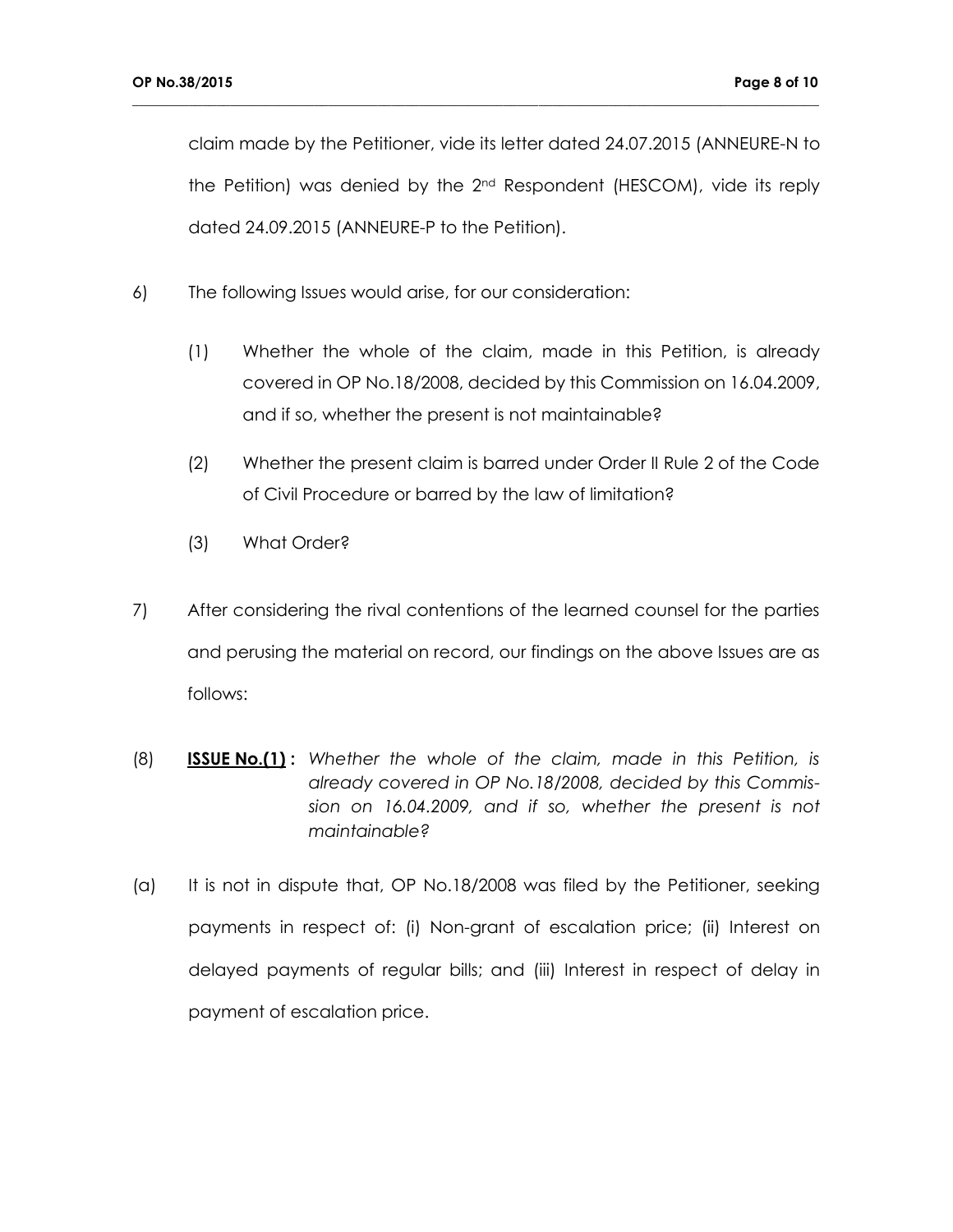In the present case, the 2<sup>nd</sup> Respondent (HESCOM) has not denied that the above reliefs were granted while reducing the rate of interest to 6.5% per annum from 18% per annum, as claimed by the Petitioner. It is not the case of the Petitioner that, subsequent to the disposal of OP No.18/2008, the 2nd Respondent (HESCOM) refused to pay the tariff at the escalated rate. Therefore, the interest that would become payable on the amount due towards the difference between the escalated rate as per the terms of the PPA and the frozen rate, could be calculated, as per the reliefs granted in OP No.18/2008. It is also not the case of the Petitioner that, this Commission has not granted any relief in OP No.18/2008 and has simply recorded the terms of the settlement. In respect of the same cause of action, there cannot be successive litigations. If a party has not complied with an Order passed by this Commission, the proper recourse available to the aggrieved party would be, to file a Complaint before this Commission, for taking appropriate action in the matter, but not to file a fresh Petition for the relief already granted. The Petitioner has not claimed, at any stage of the proceedings in this case, to convert this proceeding and treat it as a Complaint. In the absence of such a request by the Petitioner, this Commission, on its own, cannot treat the present Petition as a Complaint. For the above reasons, we are of the considered view that, the present Petition is not maintainable. Therefore, we answer Issue No.(1), in the affirmative.